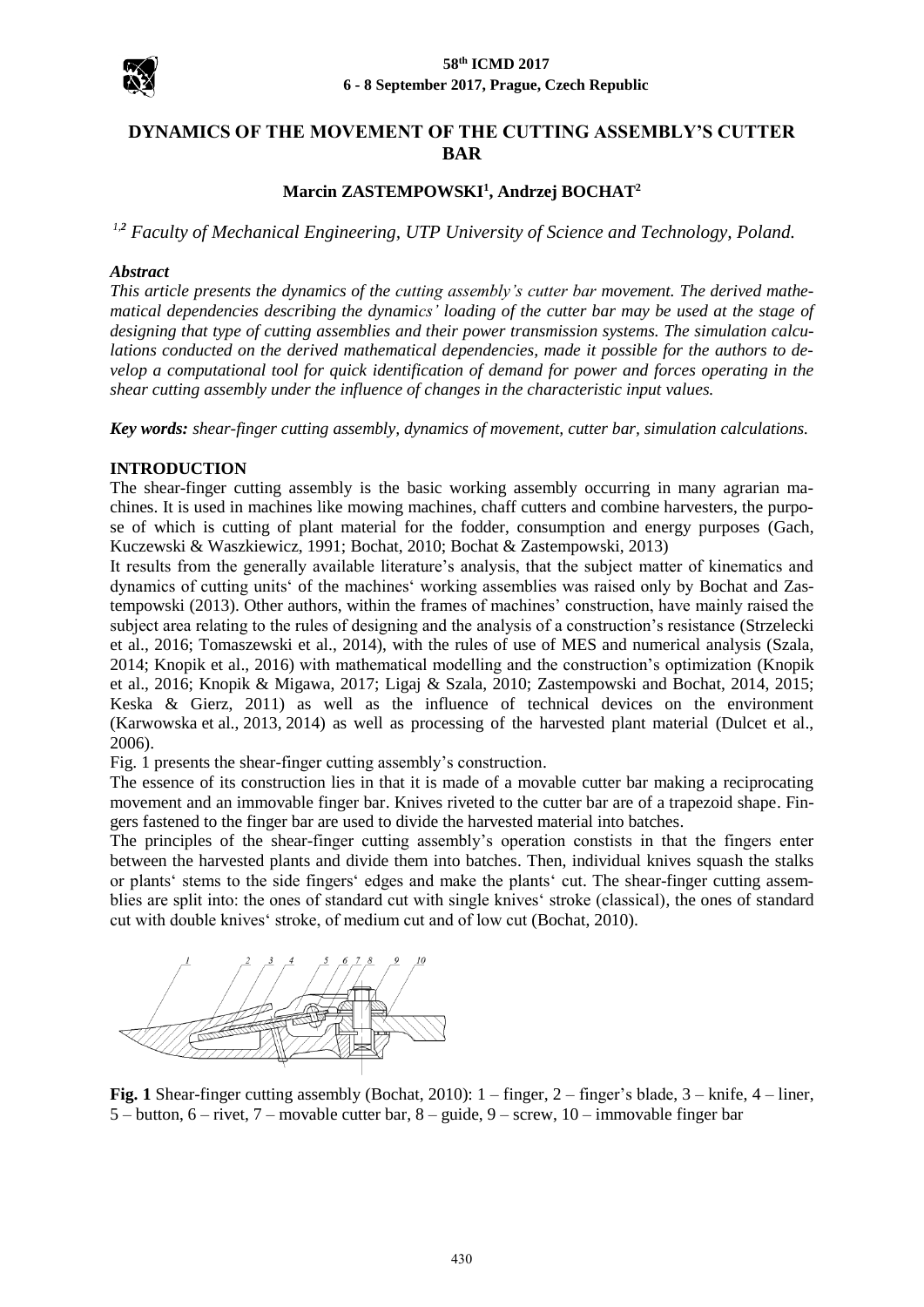

The purpose of the study is to analyse functioning of the shear-finger cutting assembly in the aspect of dynamic loads of its cutter bar. The knowledge of mathematical dependencies describing the cutter bar's dynamic load is necessary for its correctly designing of power transmission system.

## **MATERIALS AND METHODS**

Conducting of an appropriate analysis of the shear cutting unit's operation in the aspects of dynamic loads of the cutter bar is embarassing, because of the system's complexity and imperfection of dynamic dependences describing it.

However, the experimental surveys of the cutting assembly are insufficient due to the fact, that they concern summary loads having an effect on individual construction elements and do not isolate unequivocally the reasons of their arising.

In literature it is most often assumed, that the force  $P<sub>I</sub>$  counteracting the cutter bar's movement (constituting the resistance of its movement) is equal to the sum of forces having an effect on it (fig.2) and is described with a formula:

$$
P_1 = P_s + P_B + T_c, \t\t(1)
$$

where  $P_S$  is the average value of cutting resisting forces,  $P_B$  is the inertial force of the cutter bar and *TC* is the friction force of the cutter bar against guide elements.



**Fig. 2** Forces having an effect on the cutter bar powered with the asymetrical crank mechanism (own study):  $P_k$  – force having an effect along the connecting rod,  $P_l$  and  $P_2$  – vertical and horizontal constituent of force  $P_k$ ,  $P_S$  – mean value of cutting resisting force,  $P_B$  – inertial force of the cutter bar,  $T_C$  – friction force of the cutter bar against guide elements, *r –* length of crank, *l* – length of connecting rod (pitman), *h* – distance of the rotating disc's shaft with the crank from the bar movement's plane,  $\beta$ - the angle of the connecting rod's inclination.

Cutting resistances are theoretically hard to determine, as they depend on many factors just like: species and variation of cut material, stiffness and humidity of individual blades, weediness, intensity of the cutting assembly's feeding, cutting speed, technical condition of the cutting assembly and other ones.

In practice the mean value of the cutting resisting forces is calculated from the dependence:

$$
P_s = \frac{L_j F_0 i}{x_c},\tag{2}
$$

where  $L_j$  is the value of work necessary to cut the plants from the area of  $1 \text{ cm}^2$ ,  $F_0$  is the fiels of the cutting assembly's loading, *i* is the number of knives of the cutter bar, and *x<sup>C</sup>* is the knife's way from the beginning till the end of cutting.

The number of plants falling on  $1 \text{cm}^2$  of cultivation, shall for the cereals assumed to be equal to  $z = 0.2$  $-0.8 \text{ szt.} \cdot \text{cm}^{-2}$ , while for forage grasses  $z = 1.2 - 2.0 \text{ szt.} \cdot \text{cm}^{-2}$ .

It has been experimentally established, that if the value of work needed for cutting plants from 1 cm<sup>2</sup> amounts more or less for cereals, then  $L_j = 0.01 - 0.02$  J $\cdot$ cm<sup>-2</sup>, and for forage grasses,  $L_j = 0.02 - 0.02$ 0,03 J·cm<sup>-2</sup> (Bochat, 2010; Gach, Kuczewski & Waszkiewicz, 1991).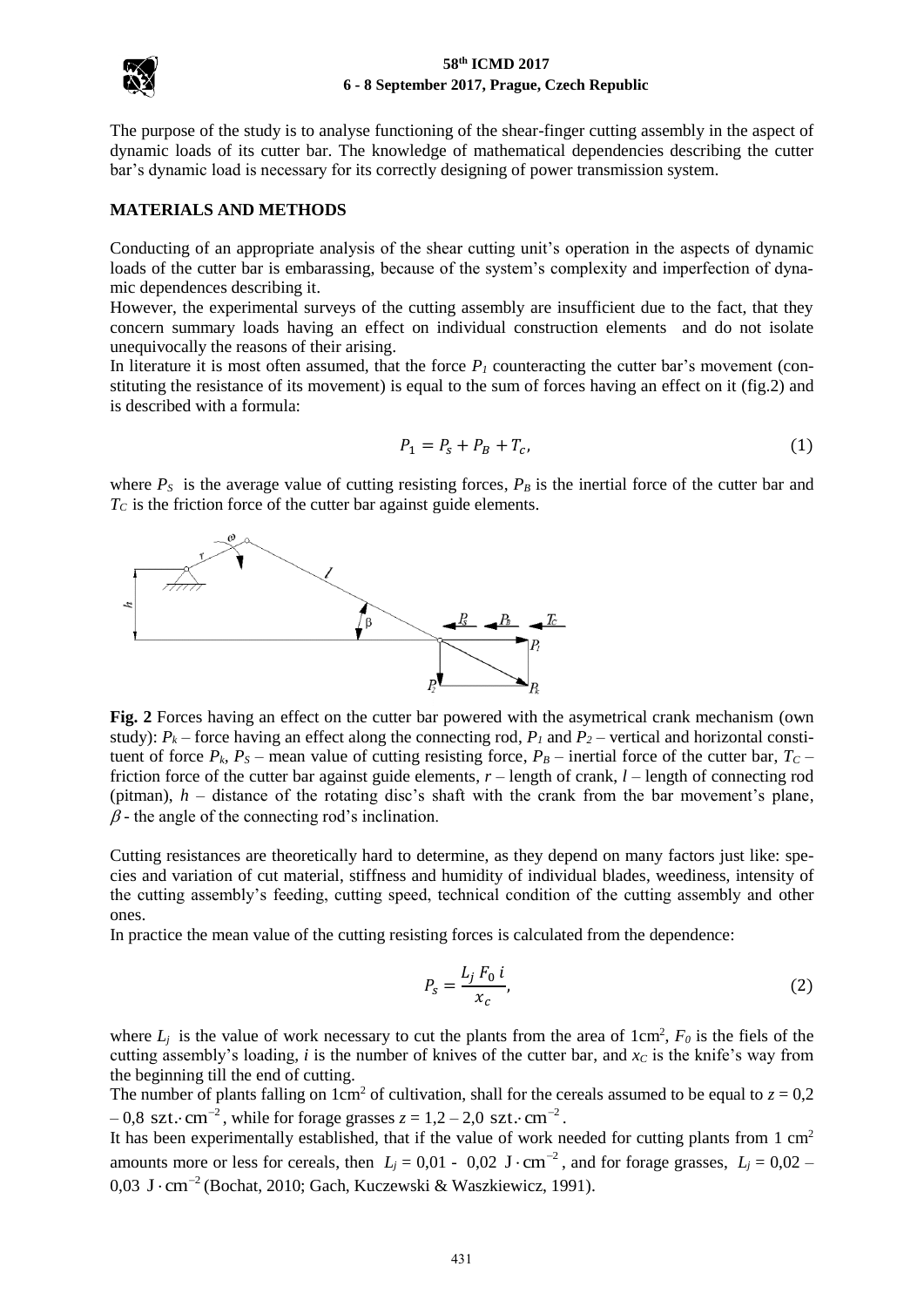

At the time of the analysis of operation of different types of cutting assemblies there stands out the socalled feeding field and load field. The field from which plants are cut during one stroke of knives is called the feeding field *F,* while the field from which plants are cut at the time of one knife's stroke with the use of one finger is called the load field  $F_0$  (according to the formula (2)) as described by Bochat (2010).

For a normal cut assembly with a single stroke of knives we have:  $F = F_0$ .

Figure 3 presents the load field for a normal cutting assembly with a single stroke of knives.



**Fig. 3** The load field for a normal cutting assembly with a single stroke of knives (Bochat, 2010)

In the normal cutting assembly with a single stroke of knives, the top of a given knife's cutting edge at the time of a single revolution of a rotating disc with a crank circles the ABC (movement trajectory). The filed limited with that curve and the line *AC* is the feeding field *F* equal to, as earlier mentioned, the load field  $F_0$ . So, taking into consideration the fact, that any point of a knife's edge makes a complex movement (according to the mechanisms' theory) it covers the relative motion and "transportation". In this case, the relative

motion is described by the formula of the cutter bar's dislocation (3):

$$
x = r(1 - \cos \omega t). \tag{3}
$$

Dependency (3) is received on the basis of the cutter bar's kinematics of movement analysis. The formula (3) constitutes an equation of a harmonic movement describing translocation of projection of crankpin on the line of the cutter bar's movement. The "transportation" is described with the equation:

$$
y = L\frac{\omega t}{\pi} = L\frac{\varphi}{\pi}.
$$
\n(4)

The load field *F0* may be expressed with the formula:

$$
F_0 = \int\limits_0^{2\pi} x \, dy. \tag{5}
$$

Taking into consideration, that:

$$
dy = L\frac{d\varphi}{\pi},\tag{6}
$$

we shall receive:

$$
F_0 = \int_{0}^{2\pi} \frac{L \, r}{\pi} (1 - \cos\varphi) d\varphi, \tag{7}
$$

Having solved the equation (7) finally we shall receive:

$$
F_0 = S L. \tag{8}
$$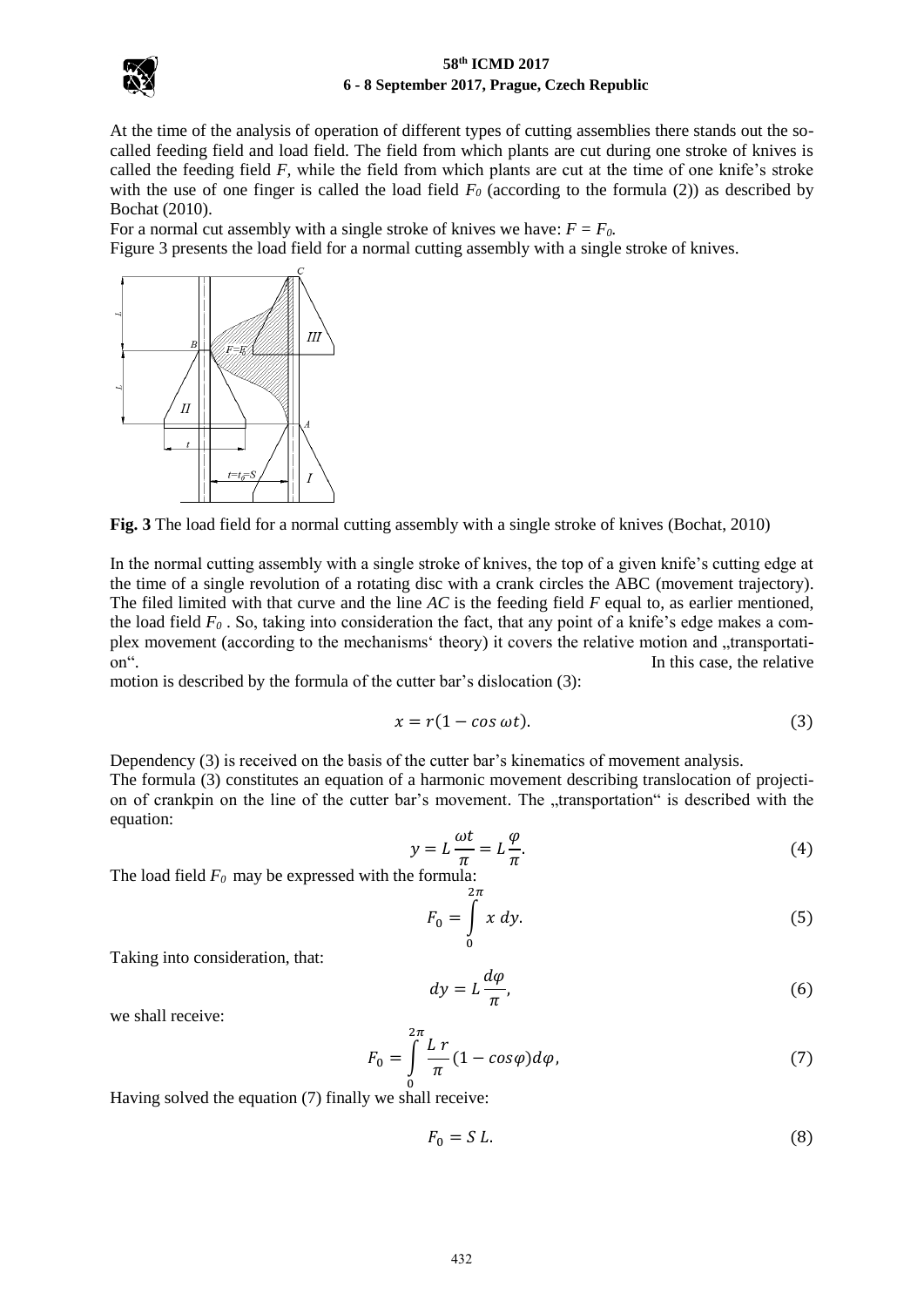

So, the load field  $F_0$  in the cutting assemblly of a normal cutting with a single stroke of knives equals to the product of the cutter bar's stroke *S* and the feeding way *L.*

According to calculations of the study's authors, for the low cut cutting assembly, the load field amounts to:

$$
F_0 = 0.32 \, S \, L. \tag{9}
$$

However, for the normal cut cutting assembly with double stroke of knife, the load field amounts to:

$$
F_0 = 0.18 S L. \t\t(10)
$$

Concluding it may be said, that the load fields of cutting assemblies on the stage of their theoretical calculations may be determined based on the derived dependencies: (8), (9) and (10) or for the analysed, special construction of the cutting assembly they should be determined independently.

The inertial force  $P_B$  of the cutter bar's mass is the product of the cutter bar's mass *m* together with the part of the connecting rod's mass making the to-and-fro motions and its acceleration *a*.

Taking into consideration the fact, that:

$$
m = (m_1 + m_2),
$$
 (11)

and

$$
a = \omega^2 r \cos \omega t = \omega^2 r \left(1 - \frac{x}{r}\right),\tag{12}
$$

we have received:

$$
P_B = (m_1 + m_2) \omega^2 r \left(1 - \frac{x}{r}\right).
$$
 (13)

where *m<sup>1</sup>* is the cutter bar's mass , *m<sup>2</sup>* is the part of the connecting rod's mass making to-and-fro motions, *r* is the length of the crank,  $\omega$  is the crank's angular speed,  $x_{nz}$  is the cutter bar's displacement. Mass  $m<sub>1</sub>$  of the cutter bar is calculated assuming that the mass falling per 1m of its lendth amounts to: 2,20-2,35  $\text{kg} \cdot \text{m}^{-1}$  (Zastempowski & Bochat, 2014).

However, *m<sup>2</sup>* is calculated from dependences:

$$
m_2 = m_k \frac{l_0}{l},\tag{14}
$$

where  $m_k$  is the mass of a connecting rod,  $l_0$  is the distance of the centre of the connecting rod's mass from the crankpin, *l* is the total length of the connecting rod.

From the analysis of the selected crank drives' design solutions it results, that the connecting rod's mass most often amounts to: 2,30–3,25 kg, and in extreme cases it assumes the value equal to 5 kg (Bochat, 2010).

The friction force *T<sup>C</sup>* of the cutter bar against the cutter assembly's guide elements is the sum of the friction force  $T_I$ , coming from the weight of the cutter bar and the friction force  $T_2$ , coming from the connecting rod's operation.

So:

$$
T_c = T_1 + T_2. \t\t(15)
$$

The friction force  $T_I$  is determined from the dependence:

$$
T_1 = \mu \, m_1 g,\tag{16}
$$

where  $\mu$  is the sliding friction co-efficient and assumes the values within the range 0,25-0,30 [2, 3],  $m<sub>I</sub>$ is the mass of the cutter bar, and *g* is the gravitational acceleration.

However, the friction force  $T_2$  is determined on the basis of the depenedence:

$$
T_2 = \mu P_2,\tag{17}
$$

whereas

$$
P_2 = P_1 \, t \, g \beta, \tag{18}
$$

where  $P_2$  is the normal constituent of the connecting rod's having an effect on the cutting assembly (fig. 2), and  $\beta$  is the temporaty inclination angle of a pitman (connecting rod) to the cutting plane. Taking into consideration that:

$$
P_2 = (P_s + P_B + \mu m_1 g + \mu P_2) \, t g \beta. \tag{19}
$$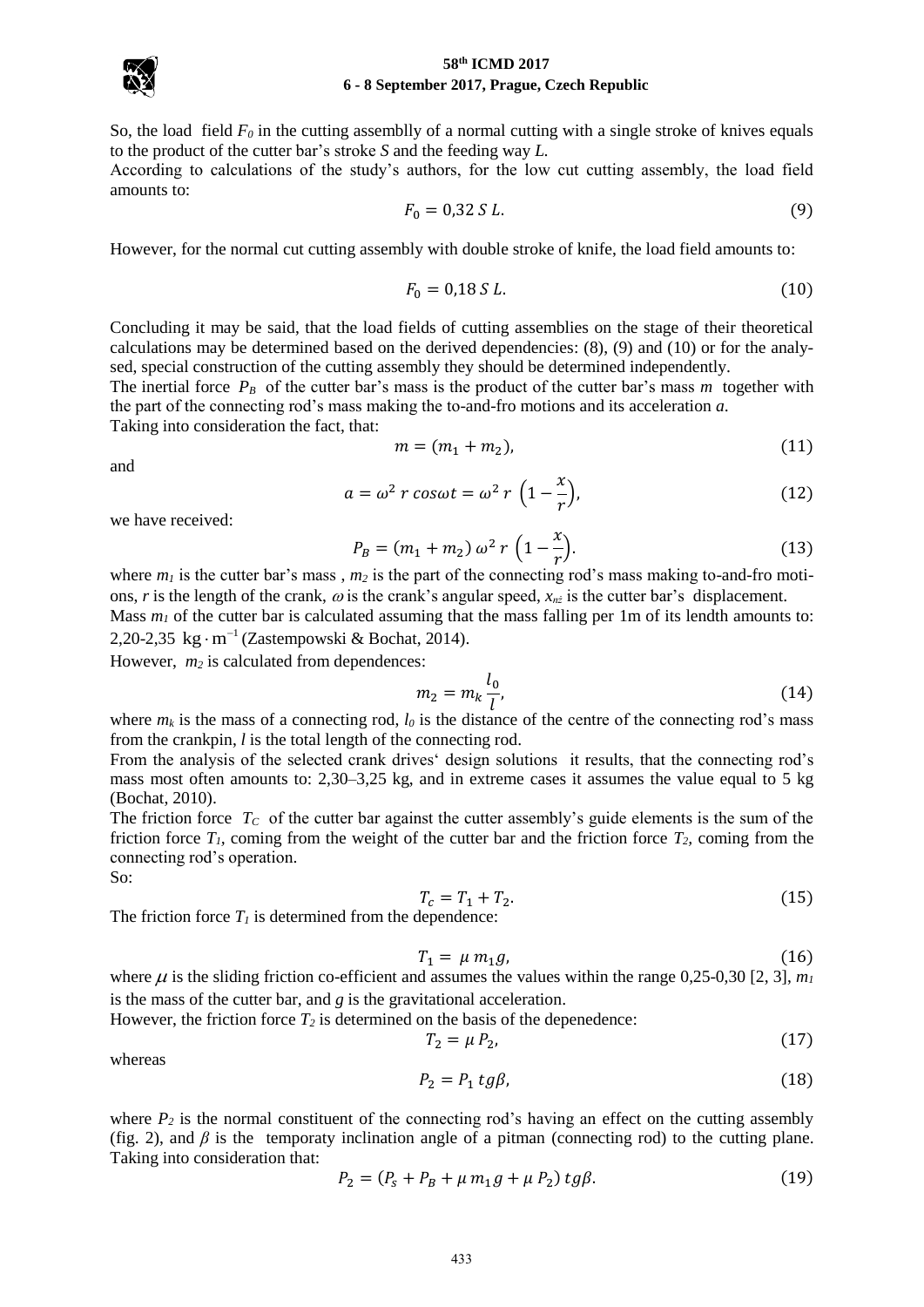

Following conversion we have received:

$$
P_2 = \frac{(P_s + P_B + \mu m_1 g)tg\beta}{1 - \mu tg\beta}.
$$
\n(20)

From the analysis of the formula (20) it results, that the temporaty inclination angle of a pitman (connecting rod)  $\beta$  to the level, has an important impact on the  $T_2$  force value, which changes its value within a closely determined scope.

The scope of changes determines the value of eccentricity  $\varepsilon$  of the crank mechanism:

$$
\varepsilon = \frac{h}{l},\tag{21}
$$

where *h* is the distance of the crank shaft from the cutter bar movement's plane, and *l* is the length of the pitman.

## **RESULTS AND DISCUSSION**

Within the frames of the task's realization, on the basis of the derived mathematical dependences, an own software has been developed for quick simulation calculations, within the frames of which there have been identified demands for power and forces operating within the frames of shear-finger cutting assemblies under the influence of characteristic input values such as:  $\mu$ - friction co-efficient,  $m_1$  – mass of the cutter bar,  $m_2$  – mass of the connecting rod,  $h_k$  – distance of the symmertry axis of the crank shaft's distance from the cutter bar movement's plane, *l* – length of the connecting rod (pitman) and *n* – the shaft's rotational speed. At the stage of the simulation surveys' realization, there have been calculated in order:  $v_{snz}$  – mean speed of knives,  $P_S$  – mean value of cutting resistances,  $P_B$  -maximum inertial force,  $T_1$  – friction force from the cutter bar's weight,  $T_2$  – frinction force on the connecting rod's operation,  $P_{\text{max}}$  – maximum value of the total force,  $N$  – demand for power.

In table 1 there are presented the exemplary results of simulation calculations of the movement dynamics of the cutter bar's movement of the shear finger cutting assembly.

**Tab. 1** Results of the exemplary simulation calculations of the shearfinger cutting assembly (own study)

|                                | Fixed input data        |  |                                             |                     |                                  |                                             |
|--------------------------------|-------------------------|--|---------------------------------------------|---------------------|----------------------------------|---------------------------------------------|
|                                | $h_k = 75$ mm           |  | $l = 230$ mm                                |                     | $n = 1020$ rev min <sup>-1</sup> |                                             |
|                                |                         |  |                                             | Variable input data |                                  |                                             |
|                                | $\mu = 0.3$             |  | $m_1 = 4 \text{ kg}$ $m_2 = 1.4 \text{ kg}$ | $\mu = 0, 19$       |                                  | $m_1 = 2 \text{ kg}$ $m_2 = 1.4 \text{ kg}$ |
|                                | Results of calculations |  |                                             |                     |                                  |                                             |
| $v_{snz}$ [m s <sup>-1</sup> ] | 2,59                    |  |                                             | 2.59                |                                  |                                             |
| $P_{\rm S}$ [N]                | 952.5                   |  |                                             | 952,5               |                                  |                                             |
| $P_{\rm B}$ [N]                | 2347,34                 |  |                                             | 1477,95             |                                  |                                             |
| $T_1[N]$                       | 11,77                   |  |                                             | 3.72                |                                  |                                             |
| $T_2[N]$                       | 2186,62                 |  |                                             | 1498,43             |                                  |                                             |
| $P_{\text{max}}$ [N]           | 4112,01                 |  |                                             | 3059,80             |                                  |                                             |
| $N$ [kW]                       | 15,81                   |  |                                             | 11.76               |                                  |                                             |

The tool developed for simulation calculations makes allows for quick identification of demand for power and the values of the operating forces, also in other working assemblies of the shear-finger cutting assemblies following implementation of changes in their construction.

### **CONCLUSIONS**

Within the frames of the study's realization, functioning of the shear-finger cutting assembly in the aspect of dynamic loads of its cutter bar has been analysed. According to the assumed purpose of the study, there have been drawn up mathematical dependencies describing the cutter bar's dynamic loads. For the purposes of quick designing of the power transmission systems of the cutter bar and the shear-finger cutting assembly, there have been conducted the simulation calculations as well as the